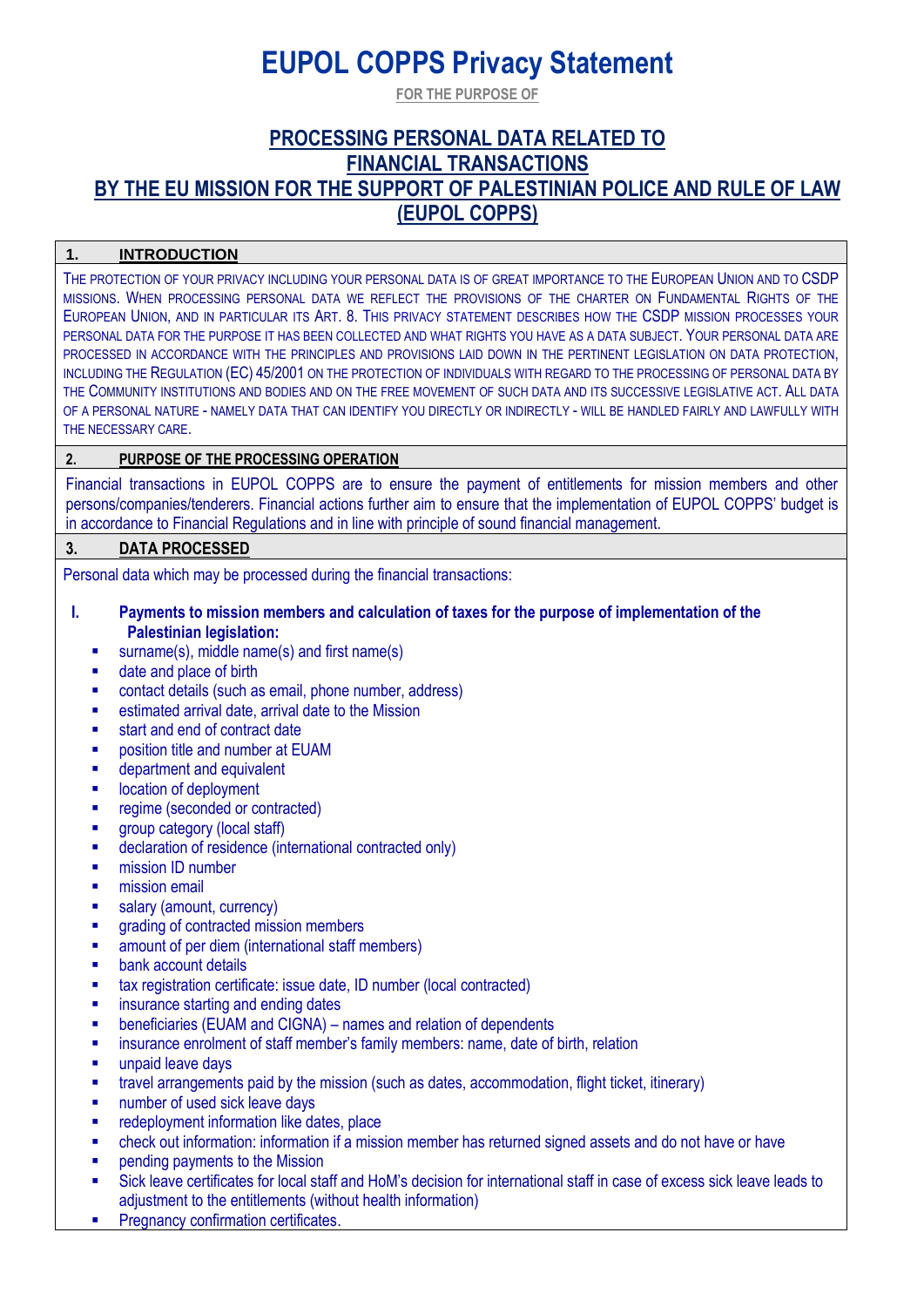#### **II. Payments to persons other than mission members**

- Passport and ID card information: name, gender, date and place of birth, nationality, passport or ID card number, issuing and expiry dates,
- contact details (such as email, phone number, address)
- professional function, position title
- place of work
- amount of travel entitlements
- bank account details
- tax registration ID number
- travel arrangements paid by the mission (such as dates, accommodation, transport tickets, itinerary).

#### **III. Payments for supplies, services and works**

- name, age, gender, date of birth, nationality, passport number, ID number and professional function of natural person receiving payment
- **•** contact details (e-mail address, telephone number, fax number, address, company and department, website/internet address) of natural person receiving payment
- **■** bank account details (such as: bank name, address, IBAN and BIC codes)
- Tax ID no
- **■** residence address, Marital Status and Passport information of the Mission's Authorising and Accounting Officers.

#### **IV. Value Added Tax (VAT)**

- MFA accreditation details (name, date of birth, gender, card number, issuing and expiry date and photo image)
- receipts, invoices provided by international mission members with the monthly claim of private VAT
- **.** limited debit/credit card details used for the payment

Appropriate organisational and technical security measures will be ensured according to the data protection legislation applicable to EU institutions and bodies.

#### Outline of Security Measures

*Electronic Files:* The collected personal data are stored on the servers that abide by the pertinent security rules. Personal data will be processed by assigned staff members. Files will have authorised access. Measures are provided to prevent non-responsible entities from accessing data. General access to all collected personal data and all related information is only possible to the recipients with a UserID/Password.

*Physical Files:* When not in use, physical copies of the collected personal data will be stored in a properly secured and locked storage container.

Technical and organisational measures are also guaranteed and the appropriate provisions on security of the successor regulation on data protection for EU institutions and bodies in order:

- to prevent any unauthorised person from gaining access to computer systems; any unauthorised reading, copying, alteration or removal of storage media; any unauthorised memory inputs; any unauthorised disclosure, alteration or erasure of stored personal data; unauthorised persons from using data-processing systems by means of data transmission facilities;
- to ensure that authorised users of a data-processing system can access no personal data other than those to which their access right refers; the possibility to check logs; and that personal data being processed on behalf of third parties can be processed only on instruction of the controller; furthermore that, during communication or transport of personal data, the data cannot be read, copied or erased without authorisation;
- to record which personal data have been communicated, at what times and to whom.

# **4. CONTROLLER OF THE PROCESSING OPERATION**

The Controller determining the purpose and the means of the processing operation is EUPOL COPPS. Mission's Finance Unit is responsible for managing the personal data processing operation which is under the supervision of the *Acting Head of Mission Katja Dominik*.

#### **5. RECIPIENTS OF THE DATA**

Recipients of personal data may be: